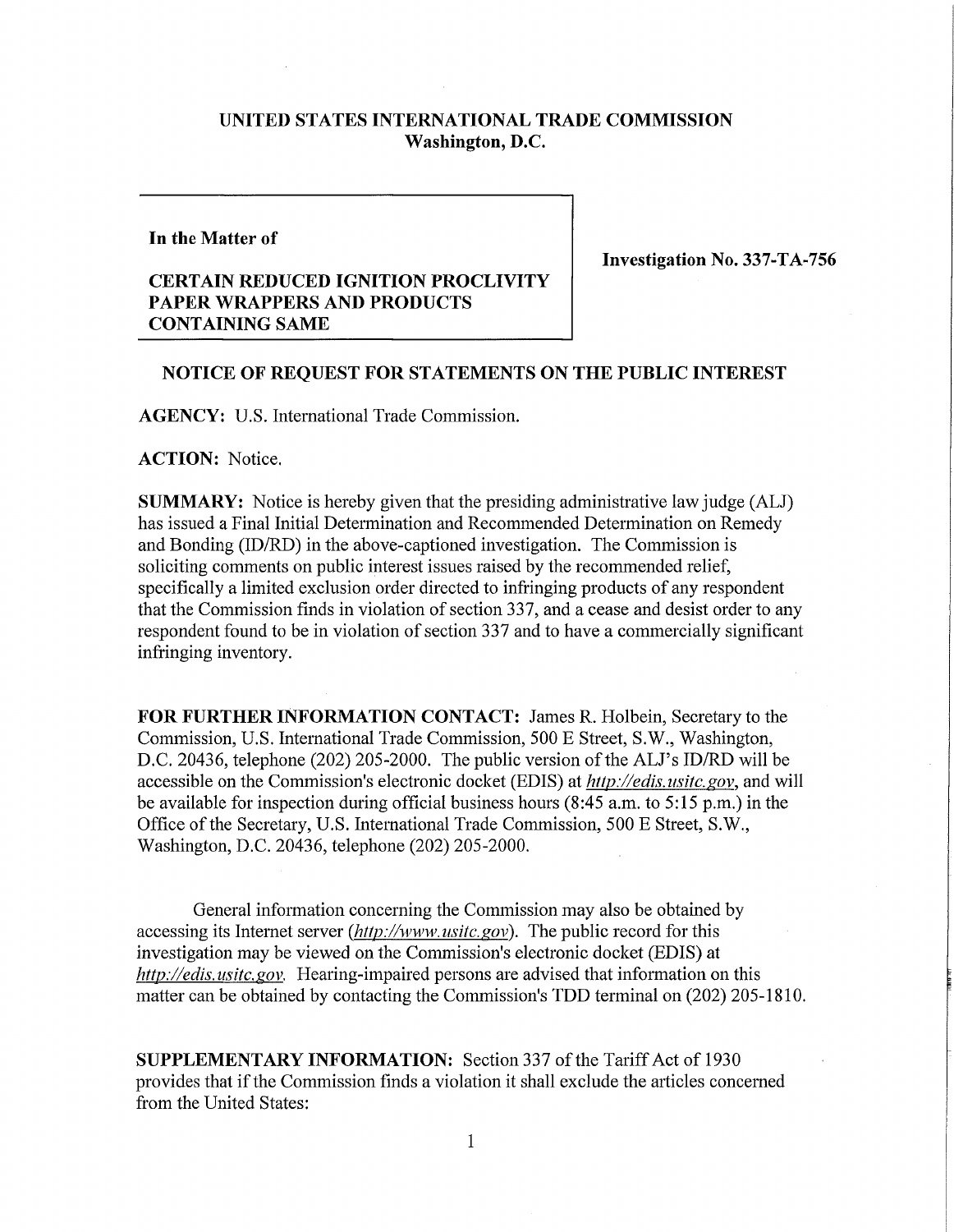unless, after considering the effect of such exclusion upon the public health and welfare, competitive conditions in the United States economy, the production of like or directly competitive articles in the United States, and United States consumers, it finds that such articles should not be excluded from entry.

19 U.S.C. § 1337(d)(1). A similar provision applies to cease and desist orders. 19 U.S.C. § 1337(f)(1).

The Commission is interested in further development of the record on the public interest in these investigations. Accordingly, members of the public are invited to file submissions of no more than five (5) pages, inclusive of attachments, concerning the public interest in light of the administrative law judge's Recommended Determination on Remedy and Bonding issued in this investigation on February 1, 2012 (confidential version). Comments should address whether issuance of a limited exclusion order and cease and desist orders in this investigation would affect the public health and welfare in the United States, competitive conditions in the United States economy, the production of like or directly competitive articles in the United States, or United States consumers.

In particular, the Commission is interested in comments that:

- (i) explain how the articles potentially subject to the recommended orders are used in the United States;
- (ii) identify any public health, safety, or welfare concerns in the United States relating to the recommended orders;
- (iii) identify like or directly competitive articles that complainant, its licensees, or third parties make in the United States which could replace the subject articles if they were to be excluded;
- (iv) indicate whether complainant, complainant's licensees, and/or third party suppliers have the capacity to replace the volume of articles potentially subject to the recommended exclusion order and/or a cease and desist order within a commercially reasonable time; and